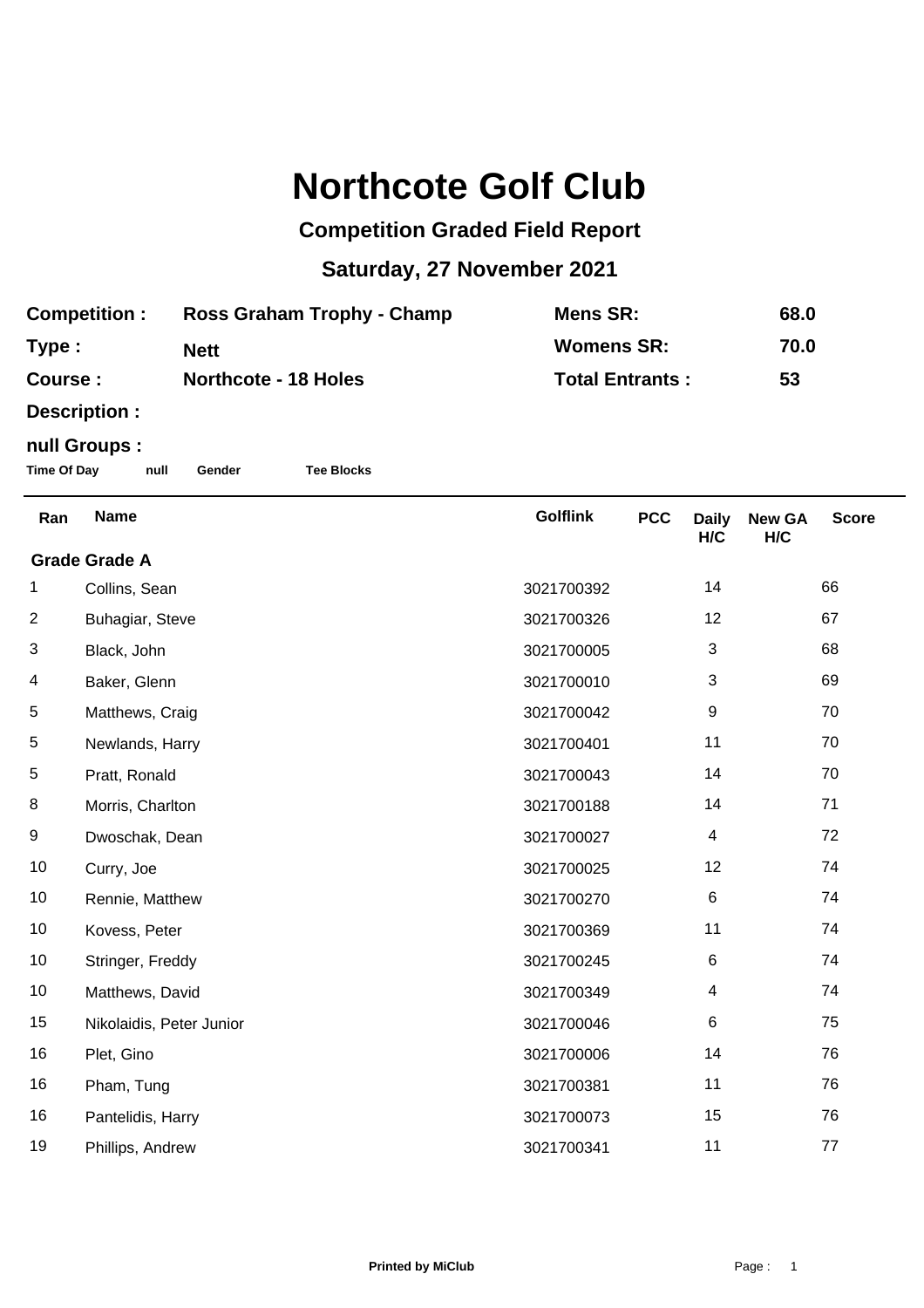| Ran            | <b>Name</b>                        | <b>Golflink</b> | <b>PCC</b> | <b>Daily</b><br>H/C | <b>New GA</b><br>H/C | <b>Score</b> |
|----------------|------------------------------------|-----------------|------------|---------------------|----------------------|--------------|
| 19             | Harry, Geoff                       | 3021700159      |            | 8                   |                      | 77           |
| 19             | Sibley, Dan                        | 3021700395      |            | 13                  |                      | 77           |
| 22             | Oakes, James                       | 3142300001      |            | 15                  |                      | 79           |
| 22             | Doyle, Dan                         | 3022727171      |            | 14                  |                      | 79           |
| 24             | Hunter, Bradley                    | 3021700366      |            | 6                   |                      | 80           |
| 25             | Chahoud, Jim                       | 3021700020      |            | 12                  |                      | 82           |
| 26             | Warren, Ben                        | 3021700268      |            | 11                  |                      | 86           |
|                | Karageorgiou, Angelo               | 3021700076      |            | 6                   |                      | <b>NSE</b>   |
|                | Farrell, Sean                      | 3021700287      |            | 15                  |                      | <b>NSE</b>   |
|                | <b>Grade Grade B</b>               |                 |            |                     |                      |              |
| 1              | Humphries, Cord                    | 3021700241      |            | 19                  |                      | 63           |
| $\overline{2}$ | Quadrino, John                     | 3021700054      |            | 16                  |                      | 65           |
| 3              | Tanti, John                        | 3021700347      |            | 29                  |                      | 70           |
| 3              | Moorby, Phil                       | 3021700154      |            | 31                  |                      | 70           |
| 3              | Xavier, Nathan                     | 3021700277      |            | 20                  |                      | 70           |
| 6              | Harris, Shane                      | 3021700230      |            | 16                  |                      | 72           |
| $\overline{7}$ | Steventon, Mike                    | 3021700172      |            | 17                  |                      | 75           |
| $\overline{7}$ | Pham, Viet                         | 3021700387      |            | 27                  |                      | 75           |
| 9              | Owen, Mal                          | 3100101071      |            | 17                  |                      | 76           |
| 10             | Green, Linda                       | 3300500022      |            | 32                  |                      | 80           |
| 10             | Parry, Rodney                      | 3021700048      |            | 30                  |                      | 80           |
| 12             | Dymott, Michael                    | 3021700407      |            | 29                  |                      | 81           |
| 13             | Kifoto, William                    | 3021709511      |            | 16                  |                      | 84           |
| 14             | McColl, Larry                      | 3021700109      |            | 18                  |                      | 85           |
| 14             | Jennings, Jack                     | 3021700397      |            | 21                  |                      | 85           |
| 16             | Conboy, Andrew                     | 3021700231      |            | 18                  |                      | 86           |
| 17             | Poa, Rangi                         | 3021700405      |            | 22                  |                      | 88           |
| 17             | Lutwyche, Sam<br>GolfNow Golf Club | 2380104726      |            | 32                  |                      | 88           |
| 19             | Leoncio, Ramon                     | 3021800068      |            | 26                  |                      | 90           |
| 20             | Subramaniam, Sanjay                | 3021700368      |            | 17                  |                      | 98           |
|                | Hobson, Matt                       | 3021700411      |            | 32                  |                      | <b>NSNA</b>  |
|                | Bolton, Danny                      | 3021700380      |            | 17                  |                      | <b>NSE</b>   |
|                | Enos, Clive                        | 3021700212      |            | 18                  |                      | <b>NSE</b>   |
|                | Graham, Ross                       | 3021700214      |            | 16                  |                      | <b>NSE</b>   |